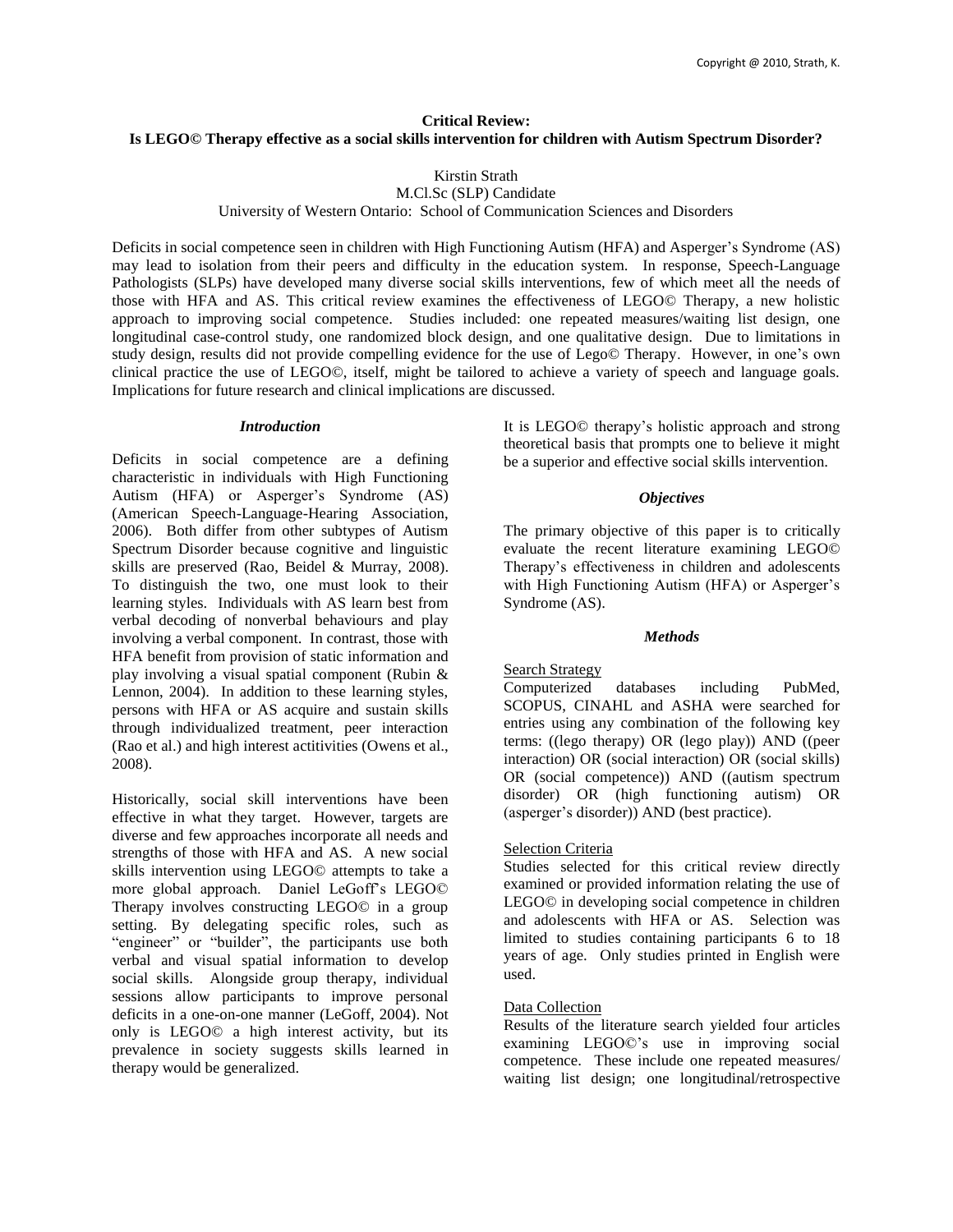case-control study; one randomized block design; and one qualitative design.

## *Results*

In an initial study, LeGoff (2004) used a repeated measures/waiting list design to determine LEGO© Therapy's effect on social competence. Forty-seven participants ages 6-16 years with differing Autism Spectrum Disorder (ASD) diagnoses participated in a three and/or six month trial of LEGO© Therapy. Participants acted as their own controls. Pre and post outcome measures included frequency of selfinitiated social contact (SISC), duration of social interaction (DSI) and rating of behavioural characteristics using the Gilliam Autism Rating Scale-Social Interaction subscale (GARS-SI). Correlation matrices for inter-correlations of the three dependent variables provided data to support their use as a single construct, i.e. social competence. Primary statistical analysis made use of mean scores for all subjects taken at intake, completion of 12 week wait, completion of 24 week wait, completion of 12 week treatment and completion of 24 week treatment. Scores were converted into standard scores. The GARS-SI scoring was inverted to allow for direct comparison. Posthoc examination of cell mean differences showed the following: 1) DSI increased 74% in 3 months and 175% in 6 months with no significant change on the waiting list; 2) SISC increased 69% in 3 months and 8% in 6 months with a slight decrease on the waiting list; and 3) scores on the GARS-SI showed -1.38 improvement in 3 months and -2.81 improvement in 6 months with a large decrease on the waiting list. All were significantly higher in the treatment phase than in the waiting list control phase  $(p<.01)$ . An analysis of variance (ANOVA) for matched samples was performed after having completed a Levene's test to ensure equal variance of populations. Results indicated a significant main effect of treatment on outcome data at 3 months,  $p<.01$ , and an even larger effect at 6 months, *p*<.01.

In order to account for miscellaneous nuisance variables, secondary analyses were performed. These included: canonical correlation analysis with IQ scores; multiple regression analysis for age and wait list duration; a student's t-test on differences between means for male and female subjects; and calculating difference scores for Language Impaired (LI) versus Non-Language Impaired (NI). LI was found to have a significantly lower score on SISC than NI. However, no differences were found on DIS and the GARS-SI. Overall, secondary analyses indicated LEGO© therapy is effective regardless of one's,

cognitive level, age, time spent on the waiting list gender or language abilities.

Strengths of the above study included its design (2c level of evidence) and attempts to rule out extraneous variables. Even though participants acted as their own control group, it was reported maturation effects were ruled out through difference scores obtained. Although researchers did their best to rule out maturation effects, use of a concurrent control group would have provided stronger evidence that it was not a factor. In addition, a concurrent control group gives the opportunity for randomization of participants and raises the level of evidence to 1. Other predicted nuisance variables were accounted for in secondary analyses.

In contrast, there are numerous limitations found within this study. Given that participants were not randomized, and some were rejected due to behavioural problems or lack of responsiveness, the representativeness of the sample to the larger population is flawed. Secondly, while SISC and DSI appear to have face validity, LeGoff's use of the GARS is problematic. Mazefsky & Oswald (2006) reported the GARS resulted in underestimates of autism and although the tool was not used in its entirety for this study, the social interaction subscale itself has not been established as a measure of clinical change. Thirdly, there was no blinding of observers at outcome leaving results vulnerable to subjective bias. Fourthly, treatment was never explicitly described and treatment fidelity cannot be implied from the fact that the author conducted all therapy sessions. Finally, one cannot be sure how precise the statistical results are, as confidence intervals were never reported.

Given all limitations, the evidence was determined to be equivocal in terms of validity and importance.

In a follow-up study, LeGoff and Sherman (2006) completed a longitudinal, retrospective, case-control study to determine if children provided with LEGO© Therapy would show greater and sustained gains in overall social competence, as well as decreased autistic behaviours compared to an active control group. Sixty participants (mean age of 9:3) attended LEGO© Therapy for a period of three years. Diagnosis included Autism Disorder (AD), AS and Pervasive Developmental Disorder (PDD). Fiftyseven matched comparisons (mean age  $= 10:1$ ) received treatment from other providers. Pre and post outcome measures included the Vineland Adaptive Behaviour Scale- Social Domain (VABS-SD) to reflect overall social competence and the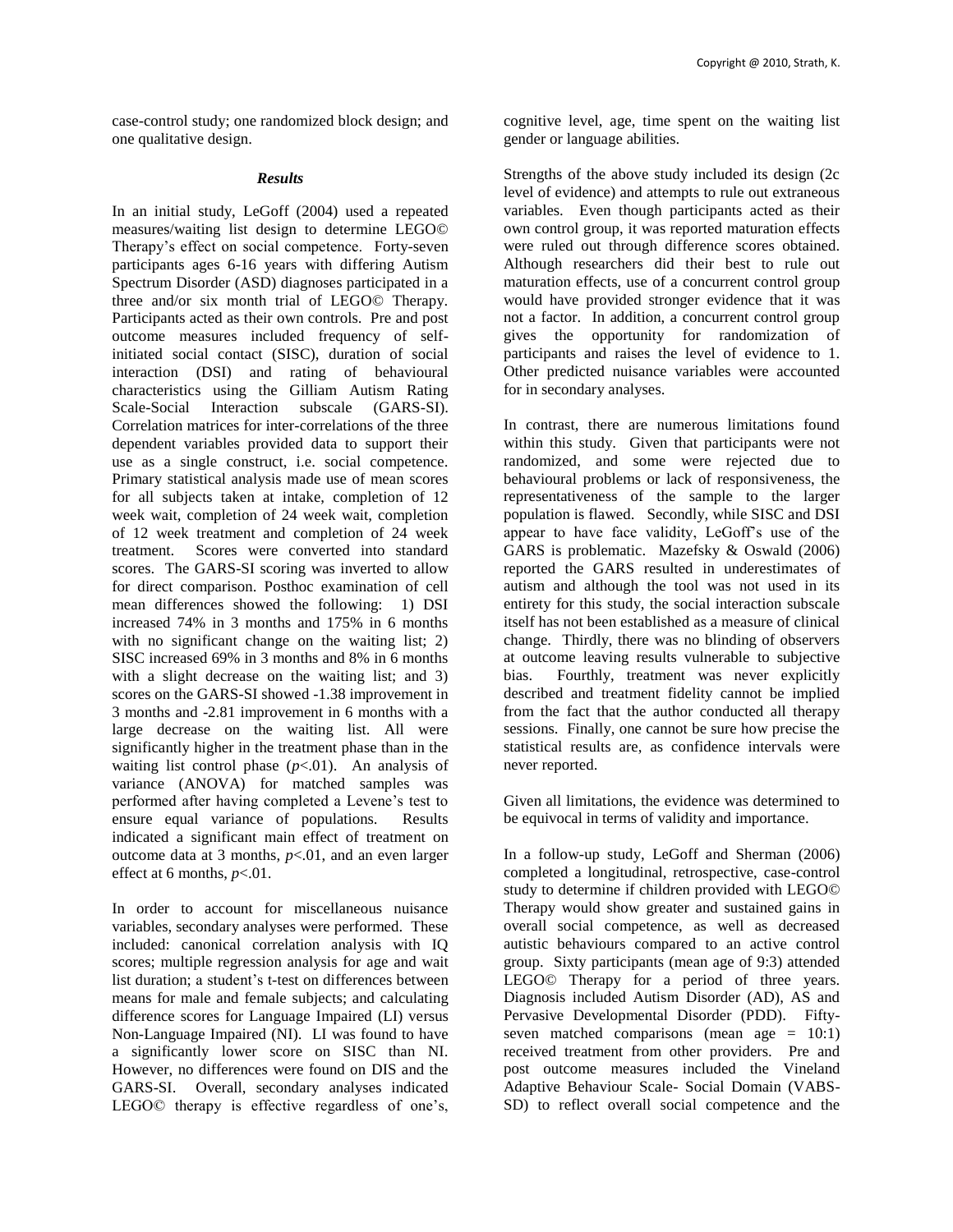GARS-SI to reflect autistic type social behaviours. LeGoff & Shermann (2006) used a 2 x 2 ANOVA to assess differences between the pre and post treatment scores of the two dependent variables. Within-group analysis showed significant gains on the VABS-SD (*p*<0.001) and the GARS-SI (*p*<0.001). However, between-group analysis showed LEGO© subjects made greater gains. Further analysis used binomial regression to illustrate positive changes were more strongly related with LEGO© therapy (*R*=0.439, *p*<0.01). Therefore, LEGO© therapy accounted for 19.3% of variance in the dependent variables.

Strengths of the above study are the design's 2c level of evidence and the use of a 2 x 2 ANOVA to determine if diagnosis had an effect on treatment outcome. No effect of diagnosis was found.

Limitations included lack of full randomization. By using matched comparisons one can only assume extraneous variables are accounted for. A miscellaneous nuisance variable found within this study is the use of different therapists. One cannot be sure change was due to treatment or therapist characteristics. Although the VABS has demonstrated excellent reliability and proven to be a valid instrument in assessing social deficits in ASD (Volkmar et al., 1987), the GARS has not (Mazefsky & Oswald, 2006). Finally, blinding was not employed at outcome, allowing results to be influenced by subjective bias.

In conclusion, validity and importance was found to be equivocal due to the multiple limitations found within the research.

Owens et al. (2008*)* used a randomized block design to compare the effectiveness of LEGO© Therapy to the Social Use of Language Programme (SULP). HFA made up over 50% of the 28 study participants, ages 6-11 years. Participants were randomly assigned to LEGO© therapy or SULP after being matched in terms of chronological age, IQ, VIQ, GARS and availability. Therapy lasted 1 hour/week over 18 weeks. A multitude of pre and post outcome measures were administered. These included: the VABS socialization, communication and maladaptive behaviour domains; the GARS-SI; SISC; and DSI. Parent satisfaction and child motivations ratings were also taken at the end of the treatment period. Due to the small sample size and the abundance of outcome measures non-parametric tests were used. The Kruskal-Wallis test for between group analysis indicated improvement on the GARS-SI for LEGO© participants, while the Wilcoxon Signed Ranks Test for within group differences illustrated improvement

on the VABS maladaptive behaviours scale and DIS for LEGO©. In contrast, SULP made greater improvements on the VABS socialization and communication scales. No difference in parent satisfaction were noted, whereas more children gave LEGO© therapy a 10/10 in terms of motivation.

This study has many strengths. The design provides 2a level of evidence, which could have been elevated to 1 by complete randomization of the group. A comparison treatment group was used. It is ideal to have a comparison group in order to benchmark performance. Test retest reliability of the VABS was reported to be  $r = 0.81$ ,  $r = 0.88$  for different domains. All observations were made with blinding and interrater reliability was strong (0.97). In addition, the social validity of treatment was accounted for with inclusion of parent satisfaction and child motivation ratings.

Limitations existed within this study. Although training was provided to the authors by LeGoff and manuals were provided, no fidelity measures were stated and only group therapy was implemented. As noted previously, reliability of the GARS is inadequate. Additionally, treatment therapists were aware of the research hypothesis creating subjective bias. There was also a different therapist for each group creating doubt as to what caused change, i.e. treatment or therapist characteristics. Finally, one major limitation was the lack of reported confidence intervals. Since only a small population was included, one might assume a wide confidence interval, making results less significant.

In conclusion, validity and importance was found to be suggestive. A suggestive level of validity and importance was given due to the use of a comparison group, reliable measures, and attempts to prove ecological validity through parent satisfaction and child motivation scales.

Noble (2001) addressed the educational impact of LEGO© materials using a qualitative design. Participants included four teachers and students ranging from 7-11 years of age, including special needs students (ages 8-9 years). Observations and interviews were conducted by members of the research team. Teacher's testimonials suggested improved social skills within the special needs population, increased engagement and motivation, and the development of collaborative skills. Teacher training and support was crucial to LEGO©'s effectiveness. Barriers included cost and experience. Given that the goals of the study were hard-tomeasure characteristics (e.g. achievement,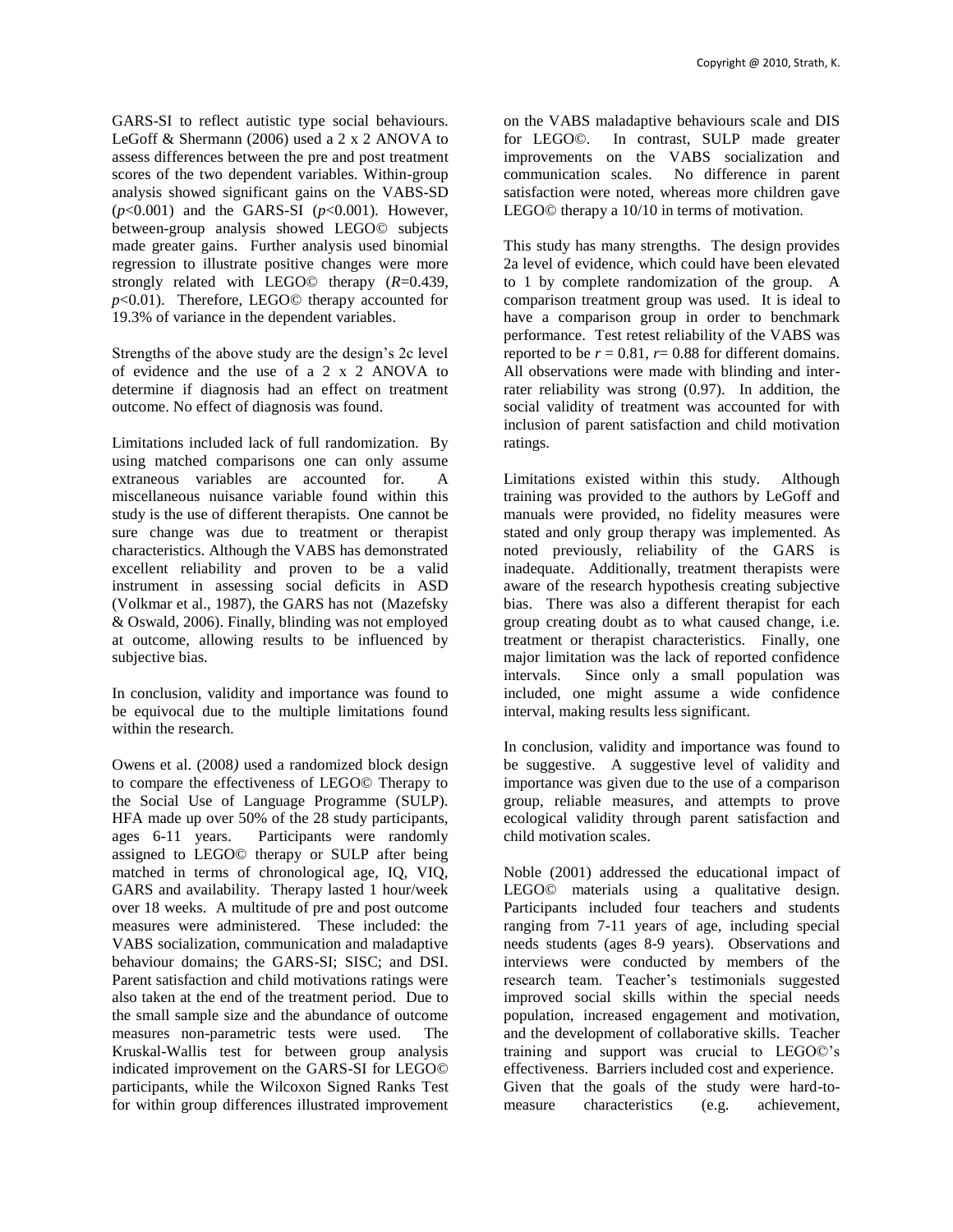motivation, attitude and engagement) and that it was stated to be a pilot study, a qualitative design was the most relevant choice. The study provides level 4 evidence.

In addition to a low level of evidence, limitations within the study were abundant. First, no explanation was given as to why this school or these grades were chosen. Furthermore, the author does not report the number of participants involved. Secondly, although the method of data collection was reported (e.g. observation, interview), no explicit details were given. Those observing behaviours and conducting interviews knew the objective of the study, making results vulnerable to subjective bias. The biggest limitation seems to be the lack of description for the statistical analysis. The article states that results were collected, collated and analysed, but gives no further details. Finally, the likelihood of LEGO© entering the schools seems to be low given barriers such as, time spent on training and implementation of the program, and cost.

The evidence provided by this particular study is not useful to a clinician within speech and language pathology given its limitations.

## *Discussion*

Considering the limited research available to date, a review of the literature allows for easy comparison between studies. The research improves through the inclusion of valid and reliable measures over time and attempts to prove ecological validity. In contrast, statistical reporting is incomplete; there is consistent use of one unreliable measure; and randomized clinical trials have not yet been conducted.

Apparent in the research is the incorporation of multiple reliable and valid measures over time. One such example is the inclusion of the VABS, a proven, valid and reliable measure of social skills in individuals with ASD (Volkmar et al., 1987). Owens et al. (2008) chose to include measures, such as child motivation ratings, which exemplify social validity of LEGO© Therapy. In addition, good interrater reliability for SISC and DIS scores were obtained (Owens et al., 2008). It is assumed that future research of LEGO© Therapy will continue to improve the use and reporting of reliable and valid measures, so that one might be confident in the results.

While valid and reliable measures demonstrate changes in performance, it is also important to note what these changes mean. SISC and DIS scores are

one ways researchers provided meaning to the results. Scores were obtained in the school yard at recess. As a result, improvement in SISC and DIS scores support generalization of skills outside of the treatment room. In addition, Owens et al (2008) measured the value of LEGO© Therapy by obtaining ratings of parent satisfaction and child motivation. High scores on both scales illustrate why LEGO©, an everyday play activity, might be best used in intervention. Finally, Noble (2001) worked to incorporate LEGO© into real life situations, (i.e. education within the school system.) Positive feedback from teachers was reported. All of the above situations provide ecological support and support generalization of skills learned during LEGO© Therapy.

Although, Noble's (2001) pilot study seeks to provide ecological validity of future research involving LEGO©- it cannot. This is due to the incomplete reporting of statistical analyses. This is an extreme example of a recurring theme within this review. Statistical reporting is incomplete in all studies. Omitting confidence intervals leaves one guessing as to the significance of the results. Furthermore, one cannot attribute the results to LEGO© Therapy itself, due to the fact that no treatment fidelity measures were used. The changes in performance might be a result of differing treatment providers, time in group therapy, or a multitude of other nuisance variables.

One statistic never reported was the reliability of the GARS. This outcome measure provided a good portion of support to LEGO Therapy's effectiveness. Unfortunately, the GARS has been proven to underestimate characteristics of autism and cannot be considered as valid or reliable (Mazefsky & Oswald, 2006). Consistent use of the GARS throughout the literature leads one to question the integrity of the research. Its use provides false information to the uninformed reader.

Finally, use of study designs other than randomized clinical trial might also lead one to question the integrity of the research. Randomized clinical trials are the gold standard in evidenced based practice. Some might argue research designs for LEGO© Therapy have improved over time, (i.e. from waiting list control design to randomized block design). On the other hand, one might argue results cannot be implemented into practice without a randomized clinical trial. In fact, in order to be considered practice standard two or more randomized control designs must have been carried out (Burgess & Turkstra, 2006).